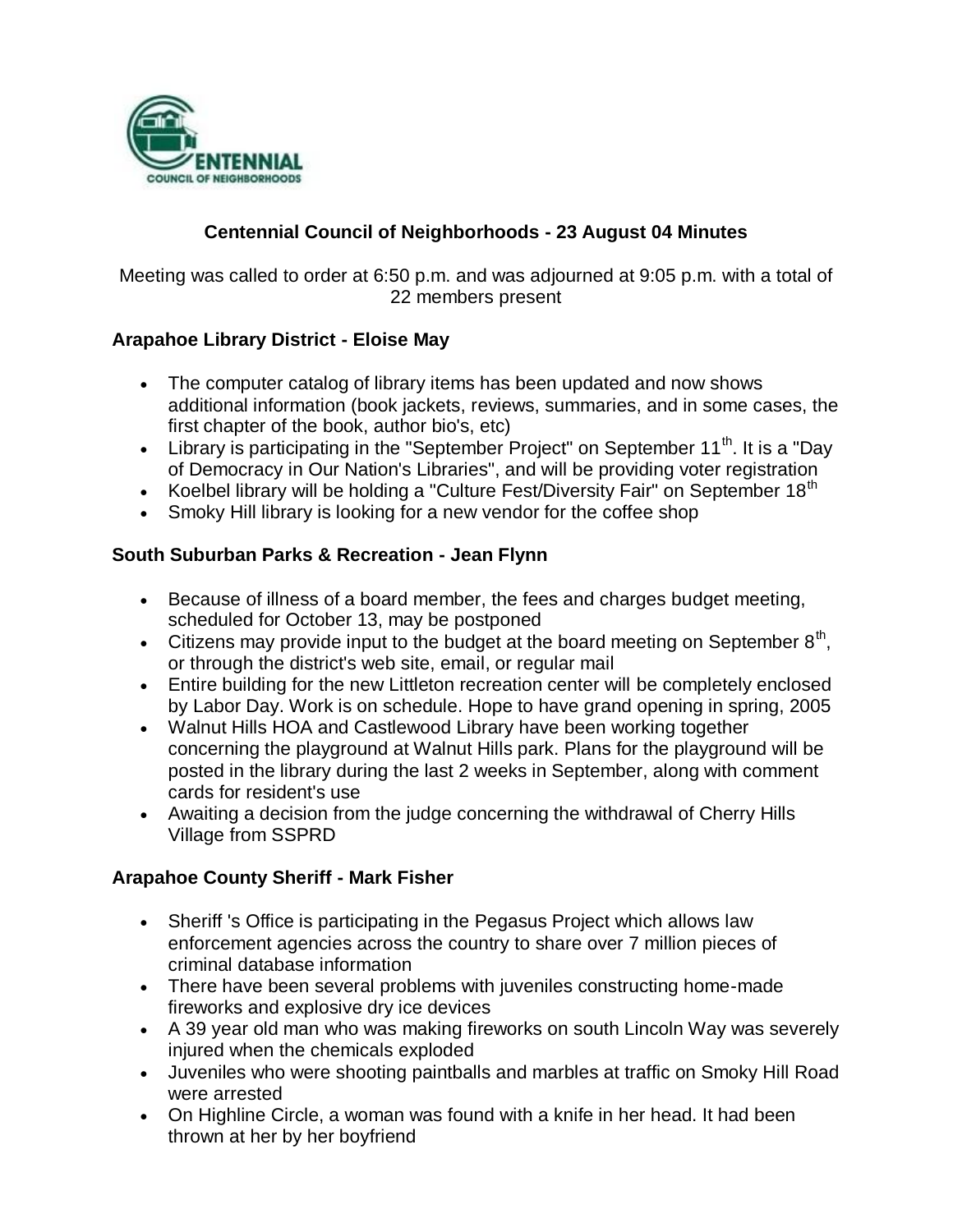On east Prentice Circle, a man was held up at gunpoint in his garage

## **Cunningham Fire District - Jerry Rhodes**

- John Mullin is the new fire chief for Littleton Fire District
- September is "Preparedness Month", and is based on the "Standing Tall Project" from last year. Provides information on how to be prepared for a disaster in the home or at work
- Fire Prevention week occurs in October. In general, residents in Centennial have been successful in preventing fires
- During recent heavy rains, a Piney Creek Ranches resident attempted to drive through running water, and had to be rescued from the creek
- Contrary to recent media reports, the fire department does have alternate emergency routes into the north side of Piney Creek Ranches during periods of flooding
- CERT program in Colorado is quite a ways ahead of most of the rest of the country in promoting the CERT program

## **City of Centennial - Nancy Reubert**

- Construction of another access road to north Piney Creek Ranches area will be considered by the County for the future
- There will be a hearing on September  $8<sup>th</sup>$  concerning the temporary suspension of some types of development applications
- Final City Council approval given for the Cherry Creek Center development, which includes 106 dwelling units and a large retail center
- Requests for a GID have been approved by the City for water mains for Antelope and Chenango
- City now has an official quilt. It will be on display at the City offices as soon as a display case is completed
- Most storm water concerns over the past ten years have been from the Willow Creek area
- Ward 1 Town Meeting will be on September  $19<sup>th</sup>$ , Ward 3 Town Meeting will be on October 20<sup>th</sup>, Ward 4 Town Meeting will be on September 15th

# **Arapahoe Park & Recreation - Rebecca Nash**

- New recreation center is on schedule and under budget
- Construction of the skate park along Orchard Road is also on schedule
- Working on a horse trail connection in the communities south of the new recreation center
- Working on a pedestrian crossing over Piney Creek where it passes Bow Tie park. Should be complete by the end of August
- Bids have been let out for construction of Piney Creek Hollow Park
- A park, probably named Willow Trace Park, is scheduled for the corner of Himalaya and Jebel
- Mesa neighborhood, near Dakota Valley Elementary School, wants additional trails provided, instead of a park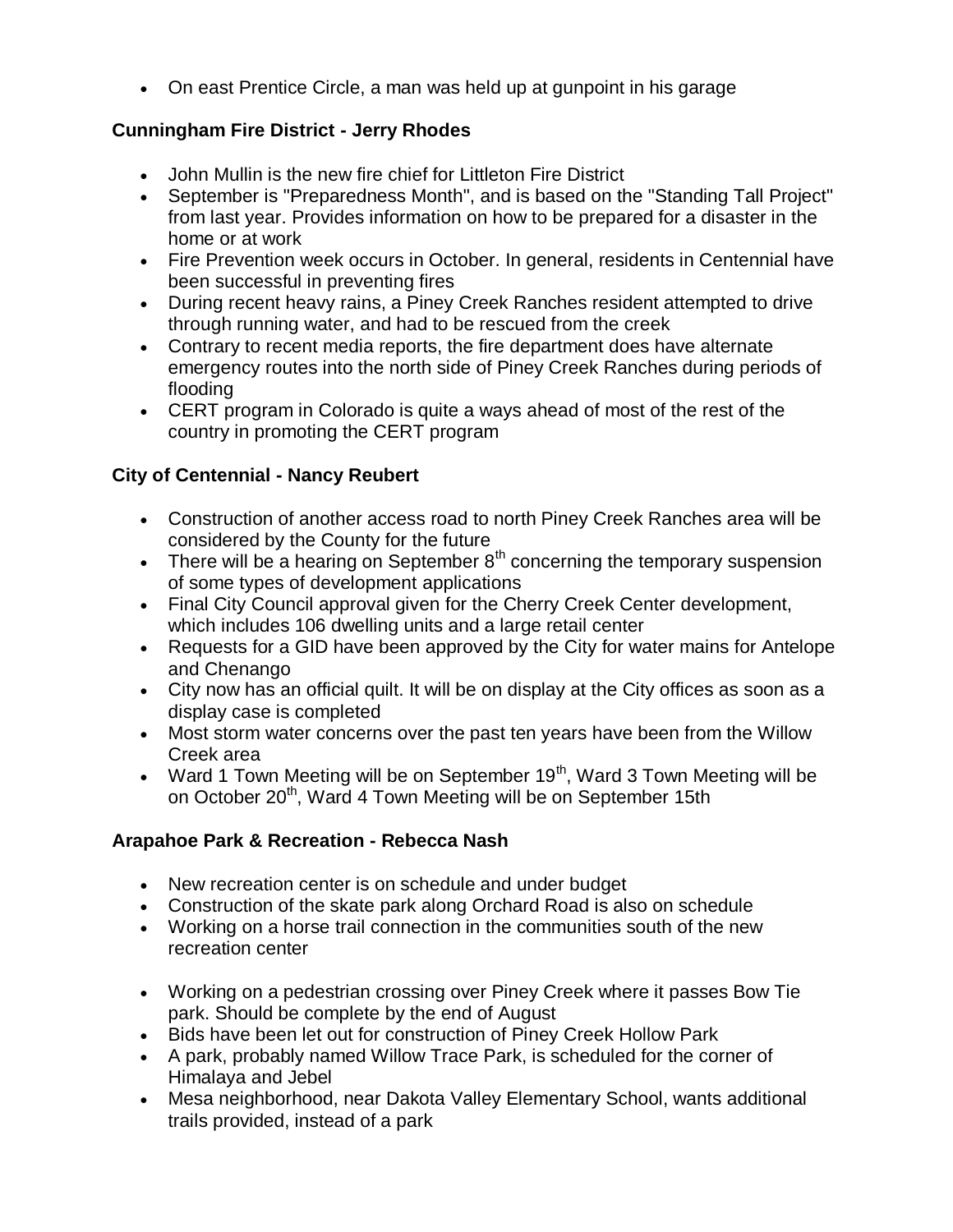## **City of Centennial - Randy Pye**

- County has proposed a storm water utility. Preliminary estimates are that 40% of the expenses are in the City and 60% in unincorporated areas, but financing will be 60% from the City (higher density of taxable residences) and 40% from unincorporated areas. The City is taking a serious look at this, and wants the finances to come from the areas where the projects occur. City residents should not bear an extraordinary burden, but the County so far has not changed the reapportionment of cost of storm water amelioration. Most work in the City is west of I-25 in older sections of the City
- Proposed changes by the County and CDOT for Arapahoe Road between I-25 and Parker Road will hurt the City's retail business
- Proposed changes include: addition of one to two traffic lanes in each direction, construction of grade separations at several intersections, and making it a limited access road (designating Arapahoe Road as an "urban expressway"). No new access points would be allowed
- Completion of the connection between Dry Creek Road & Broncos Parkway will ease some congestion on Arapahoe Road
- The proposed changes would cost approximately (in today's dollars) \$200 million
- City suggests that travel on E-470 between Parker Road to I-25 be toll free. This would eliminate some traffic from Arapahoe Road
- City cannot afford to let changes to Arapahoe Road affect the City's retail businesses

## **Presentation - Littleton Church of Christ - Gus White, Kevin Stevens**

- Located north of Arapahoe Road on Colorado Blvd, just south of Hanover Place sub-division
- Planned expansion will be in two stages to accommodate growth from 200 to about 800 members
- Main entrance will be from Colorado Blvd, and building will be more attractive than the current building
- Major concern from surrounding residents is water drainage from new, expanded 300 car parking areas

### **CenCON Reports - President - Cathy Noon**

- Meeting scheduled with City officials about the distribution of the CenCON City Contact & HOA Newsletter Editor lists
- Will also review the update of last year's action item list of requested URS improvements and tasks

### **- Treasurer - Gerry Cummins**

| Checking account<br>Previous balance: | \$730.37 | Savings account<br>Previous balance: | \$3815.53 |
|---------------------------------------|----------|--------------------------------------|-----------|
| Income                                | \$0.00   | Income (Dues)                        | \$270.00  |
| <b>Expenses</b>                       | \$0.00   | (Interest)                           | \$1.32    |